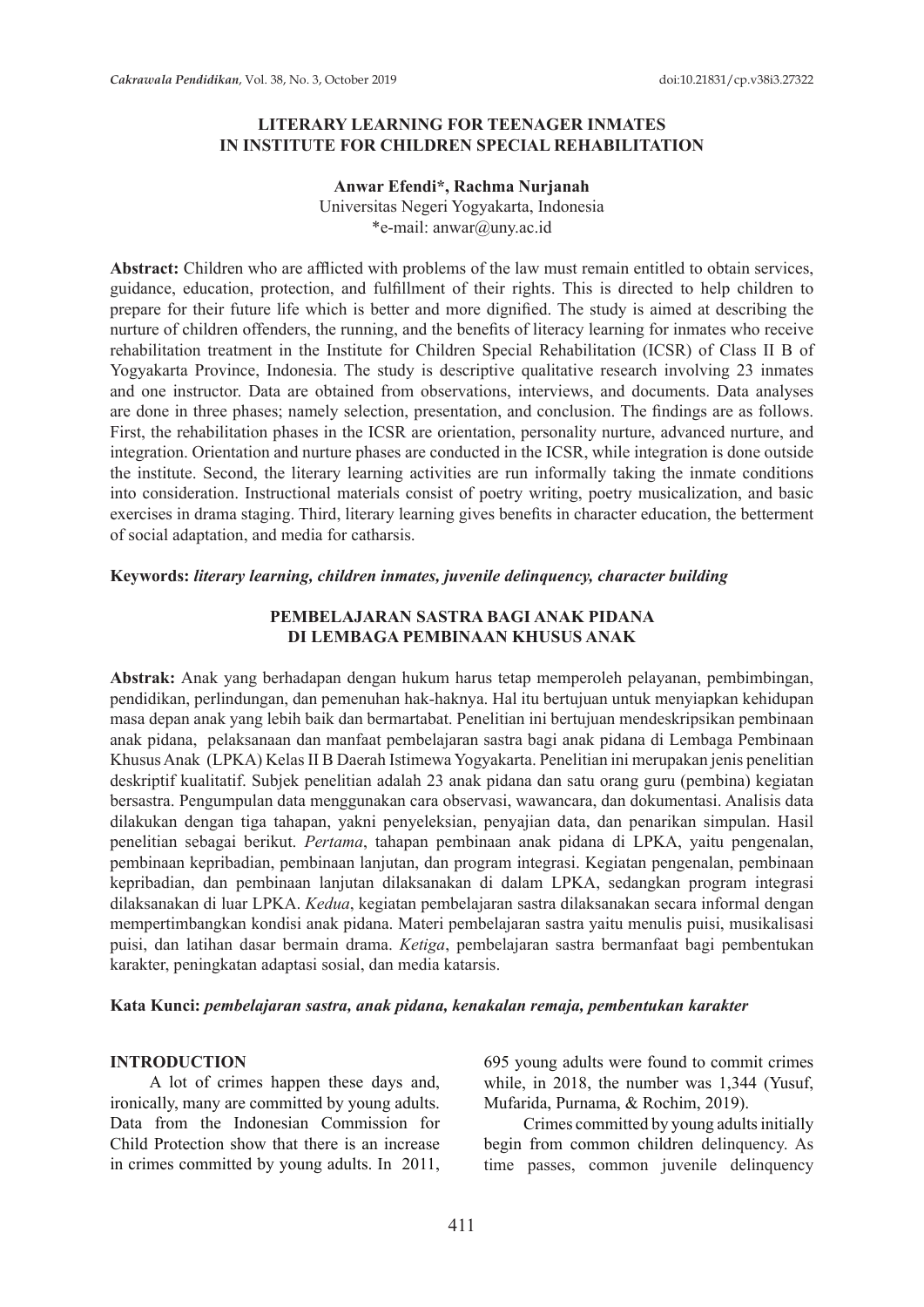begins to transform to crimes. Such crimes can be so severe that some bring about death casualties. Young adult crimes can take the forms of student brawls, motorcycle convoys, thefts, narcotics, and looting (Unayah & Sabarisman, 2015).

From the legal point of view, children who commit crimes are categorized as children who have a problem with the law. They are to be responsible for their actions in front of the law. The legal processes that deal with children criminals are contained in the System for Children Crime Tribunal (SCCT). Through the SCCT, children crime offenders are not put in jail but are rehabilitated to become better citizens (Eleanora & Masri, 2018).

The teen age is a period where youngsters try to find their self-identities (Gunarsa, 2013). The teens will experience a process of transformation from being dependent on others to being independent. Teens also begin to take responsibilities of their behaviours (Muawanah, Suroso, & Pratikto, 2012). In principles, the teen age is a period of growth in which teenagers develop into mature adults. It is for this reason that, in order to achieve normal growth and development, teenagers need education, nurturance, advocation, and protection for the best of their future (Blakemore, 2018).

The same treatment is expected to be given to teens who do things that have consequence with the law. They are entitled to get appropriate legal protection. The SCCT must be given wider interpretation (Kesuma, 2018) in the sense that legal processes must be directed not merely to punish, but to nurture and advocate. Another more important effort is for related parties to find roots of the problems in order to be able to tackle the causes for the criminal behaviours (Young, Greer, & Church, 2017).

When coming to the domain of law, the processes of the sessions in the law court must also include consideration of the needs and rights of children. Restorative justice must be prioritized in that the legal processes must not be based mainly on punishing the children; the injured persons, the families, and other related parties must be involved in the resolving of justice (Kesuma, 2018). Restorative justice includes the involvement of various parties in order to erase the criminal stigma that may be suffered by the children and restore what they can do in the society (Cahyaningtyas, 2015).

After going through all the court sessions, the teen offenders are taken to the Institute for the Children Special Rehabilitation (ICSR). The rehabilitation processes are understood to mean as an attempt to respect the rights of children. Efforts are directed to the improvement of the life quality of the children in order to prepare for their future life.

The physical environment of the ICSR has the design and set up to suit the concepts of a child-friendly building. The general appearance does not reflect that it is a prison building. Rooms are arranged like classrooms with interesting decoration. No bars are used. In their stay in the ICSR, the jailed children are not shut in prison cells, but they are let free to do normal activities like doing sports, going to classes, and developing their talents and potentials.

One such ICSRs in the Province of Yogyakarta is ICSR Class II B located in Gunungkidul Regency. Generally, the programs and activities conducted in this ICSR refer to the existing rules and regulations that mainly put forwards nurture principles. In order to implement these principles, one of the interesting activities in the place is literature learning. Through intense literary activities, it is expected that the teen inmates will be able to experience changes in their attitudes, characters and bahaviours along a positive direction (Ellis, 2002).

It is expected that the activities of literary appreciation in the ICSR give impacts to the children's ways of thinking, behaving, distinguishing between rights and wrongs, and defining their ways of life. Literary values are able to guide persons, including these teen offenders, to love peace, softness and sensitivity of the heart, and sharpness of the mind (Nurgiyantoro & Efendi, 2013). Literary activities will be able to help readers to more deeply understand, internalize, and practice actions in life. Literature is capable of softening manners, developing sensitivity towards life problems, and introducing value systems in children, both individually and collectively in social contexts (Weber, 2012).

In relation to child nurture, literature is believed to be more effective than psychology. Literary works have an advantage, in a psychological sense, as they display characters and become the medium for expressing a mental atmosphere. In addition, literature can bring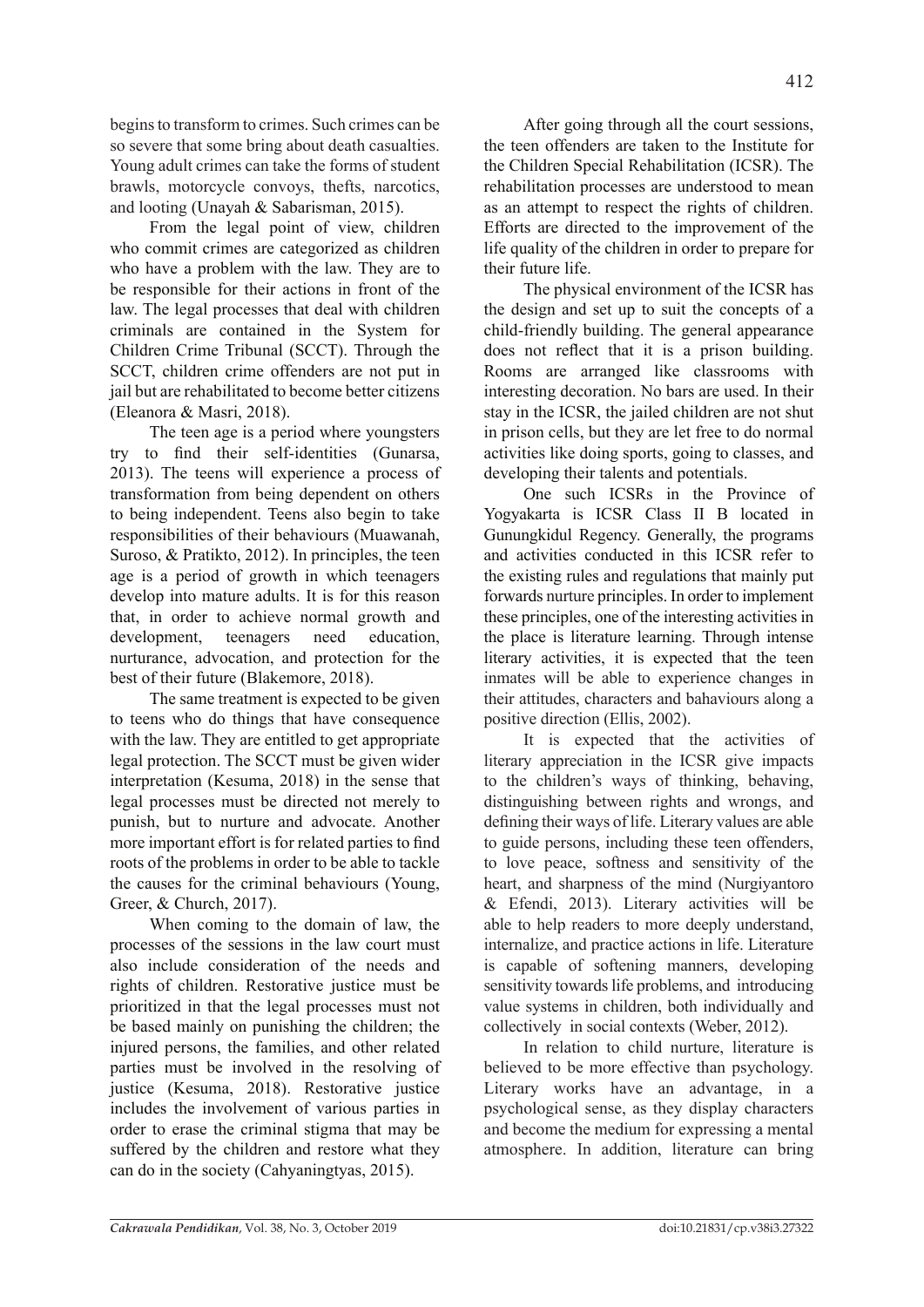readers to the psychological dimension that is closely related to life realities (Emir, 2016).

The present study is aimed at describing the process and benefits of nurturing children crime offender in the form literature learning in the ICRS Class II B of the Province of Yogyakarta. It is expected that literary activities can be done in other Class II B ICSRs in Indonesia so that the these children who have problems related to the law are able to continue developing their potentials for their future life.

#### **METHOD**

The study was set up in a descriptive qualitative research design. The research subjects were 23 teen inmates and one instructor participating in the literary activities in the Yogyakarta Province ICSR Class II B.

Data were obtained from documentation interviews, and observations. From the documentation, descriptions were obtained of the inmates, interviews involved the inmates, teacher, and management to obtain information about the advantages of the literature learning, while observations were done on the conduct of the literary activities.

Data analyses were done in three phases: (1) selection, (2) presentation, and (3) conclusion. Obtained data were selected into patterns and categorized into groups in accordance with the research foci, namely: implementation and usefulness of the literary program. Presentation included description and narration about a short history of the ICSR and implementation and advantages of the literary activities. Conclusion was drawn concerning the benefits of the literary program for the psychological and social developments of the children crime offenders.

Data trustworthiness was obtained from the source and method techniques of triangulation. In the source triangulation, a second interview was done concerning a subject by respondents who knew the subject well. Responses by the teen inmates were crosschecked against information given by the management who tackled the subject's case. The teen inmates were placed in the ICSR through thorough identification and interrogation both by the police and the prison officers. Meanwhile, in the method triangulation, data were compared across the results of the documentation, interviews, and observations. Data resulting from the interviews were crosschecked against data resulting from the observations.

### **FINDINGS AND DISCUSSION Findings**

The Institute for Children Special Rehabilitation of the Yogyakarta Province has the vision of becoming an agent of social rehabilitation activities that is pro-active, creative, and innovative by giving services, rehabilitation, education, and protection to children crime offenders. The vision is further specified in the missions: (a) elevate the levels of worship to God and piety to parents, (b) develop self-discipline and obedience to existing norms and rules of conduct, and (c) form creative vivacity and skills through the development of interests and talents.

These vision and missions become the guidelines of the ICSR in providing services and activities for the inmate rehabilitation. Duties and responsibilities of the ICSR are also contained in the Government Decree Number 31 Year 1999 about the nurturance and guidance of Children Crime Offender (RoI, 1999). Subsequently, the phases of inmate rehabilitation are presented in Table 1.

| $\bf No.$ | Phase       | <b>Core Activity</b>                           |  |
|-----------|-------------|------------------------------------------------|--|
|           | Initial     | Observing and studying personal identities     |  |
|           |             | Planning personality nurture program           |  |
|           |             | Implementing personality nurture program       |  |
|           |             | Evaluating personality nurture program         |  |
|           | Advanced    | Planning continued nurture program             |  |
|           |             | Implementing continued nurture program         |  |
|           |             | Evaluating continued nurture program           |  |
|           |             | Planning and implementing assimilation program |  |
|           | Final       | Planning integration program                   |  |
|           |             | Implementing integration program               |  |
| 4.        | Integration | Conditioned acquittal                          |  |
|           |             | Interaction with family and society            |  |

**Table 1. Phase of Nurture of Children Crime Offender**

Literary Learning for Teenager Inmatesin Institute for Children Special Rehabilitation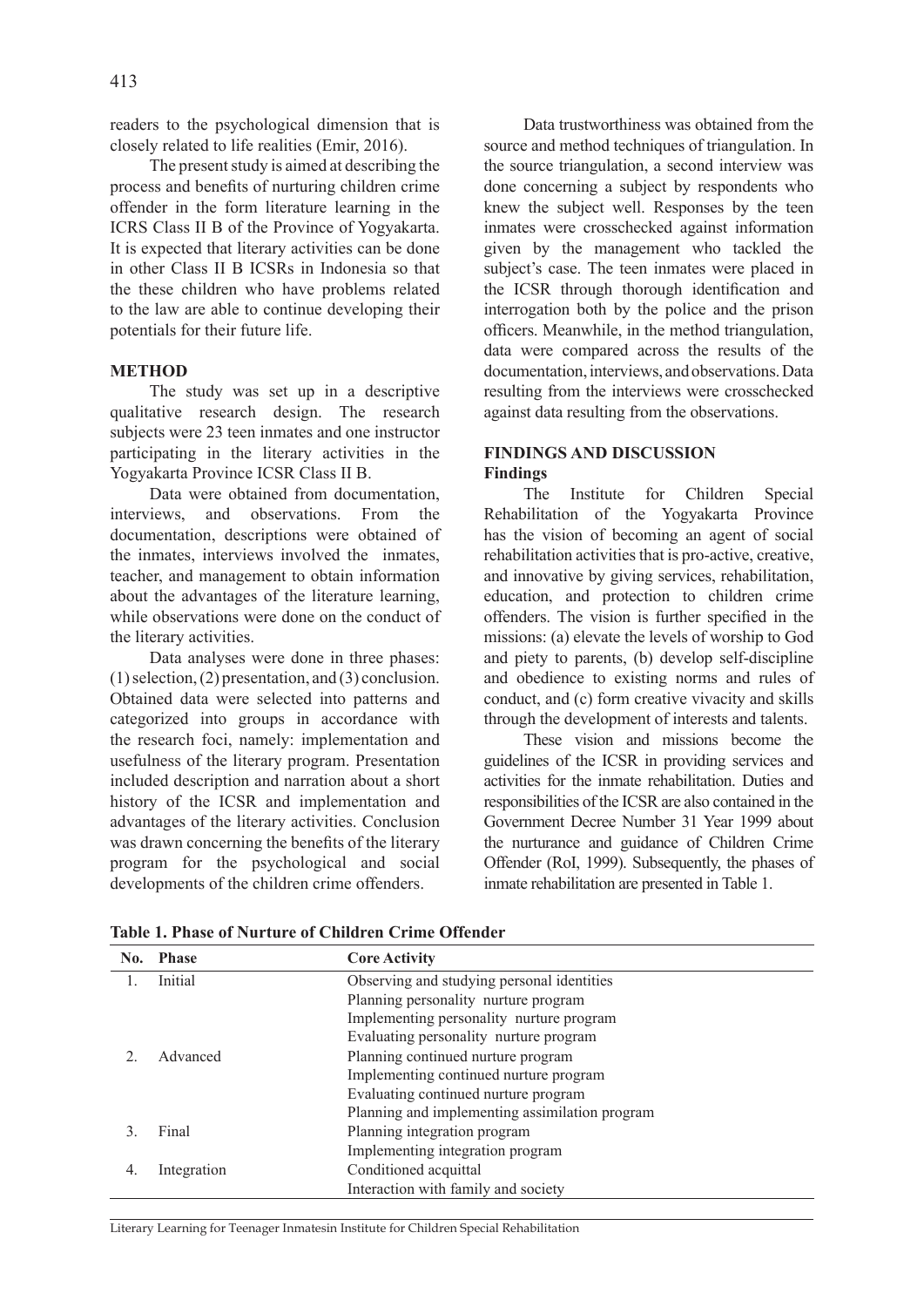Children with legal problems are classified into three categories: (a) inmate children, (b) state children, and (c) civil children. *First*, inmate children are those who, under the court decision, carry out the court sentence in the ICSR for the longest period of 18 years of age. *Second*, state children are those, under the court decision, given to the state to be placed and educated in the ICSR for the longest period of 18 years of age. *Third*, civil children are those, under the request of parents or guardians, obtain the court consent to be educated in the ICSR for the longest period of 18 years of age. State and civil children are sent back to parents and Institute for Social Welfare (IFSW), while inmate children are sent to ICSR (RoI, 1995).

In the study, there were 23 children housed in the Yogyakarta Province ICSR of the II B type. These were children and teenagers who received rehabilitation treatment in the ICSR were crime offenders who had finished their court processes and been verdicted to certain imprisonment. Data for these inmate children are presented in Table 2.

In an indirect manner, literary learning has actually been done since the ICSR was firstly established. In every national or religious holiday, the staging of literature was often held with the help of a literature teacher from outside. The ICSR management held a joint effort with the Office of Education of the Gunungkidul Regency to carry out such activities. One of the personnel was Sigit Purnomo who then initiated the learning of literature for the inmates of the ICSR.

Sigit Purnomo, alias Wage Dhaksinarga, is a social figure who gives due attention mental and psychological health. He owns a social institution, called Imaji Institute, that pays attention to suicide cases and other psychological problems in Gunungkidul Regency. He is a graduate of the Theatre Department of the Indonesian Arts University and the Psychology Department of Ahmad Dahlan University. This educational background has played an important role in his involvement in the literary learning for the inmates of the ICSR.

| No.              | Classification | ⊷<br><b>Detail</b>  | <b>Number</b>  | Percentage (%) |
|------------------|----------------|---------------------|----------------|----------------|
| 1.               | Place origin   | a. Yogyakarta       | 9              | 39.1           |
|                  |                | b. Sleman           | $\overline{4}$ | 17.4           |
|                  |                | c. Bantul           |                | 4.3            |
|                  |                | d. Gunungkidul      | 5              | 21.8           |
|                  |                | e. Kulonprogo       | 2              | 8.7            |
|                  |                | f. Magelang         | $\overline{2}$ | 8.7            |
| 2.               | Age            | a. 17 years         | 12             | 52             |
|                  |                | b. 16 years         | 7              | 30.4           |
|                  |                | c. 15 years         | $\overline{4}$ | 17.4           |
| 3.               | Education      | a. Senior High      | 16             | 69.6           |
|                  |                | b. Junior High      | 7              | 30.4           |
| $\overline{4}$ . | Case           | a. Brawl            | 7              | 30.4           |
|                  |                | b. Violence/killing | 5              | 21.8           |
|                  |                | c. Sexual           | 2              | 8.7            |
|                  |                | d. Theft            | 8              | 34.8           |
|                  |                | e. Narcotics        |                | 4.3            |
| 5.               | Sentence       | a. Five years       | 5              | 21.8           |
|                  |                | b. Four years       | $\overline{2}$ | 8.7            |
|                  |                | c. Three years      | 11             | 47.8           |
|                  |                | d. Two years        | 1              | 4.3            |
|                  |                | e. Less than 1 year | 4              | 17.4           |

**Table 2. Data of Teen Inmates in ICSR Class II B Yogyakarta Province**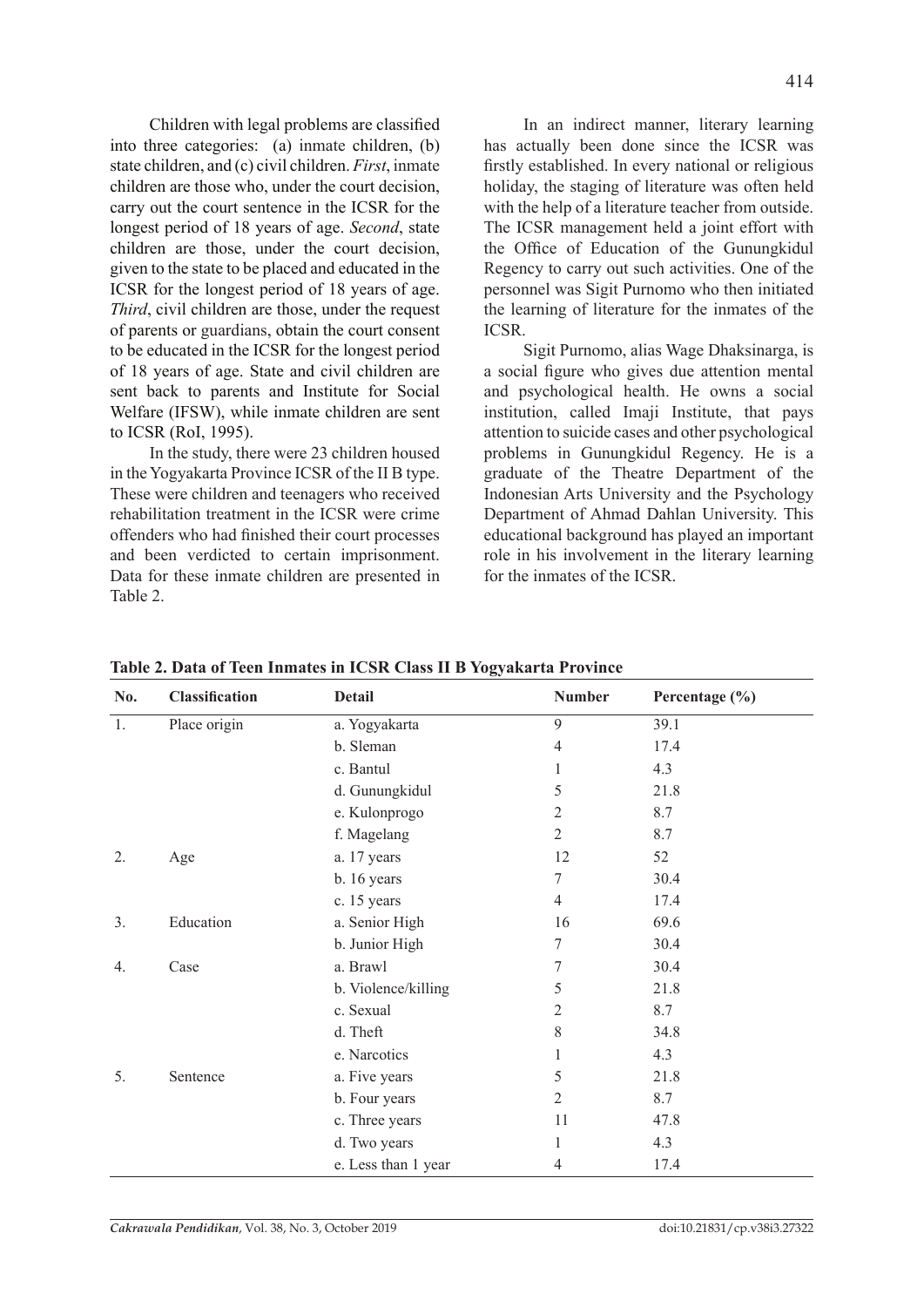The learning activities are not yet documented in written forms; however, the plan and activities are in the lesson notes of the literature teacher. The literary activities include poetry reading and writing, poetic music creation, and basic practices in drama and theatre.

The lesson plan for the literary learning is presented in Table 3.

Although learning activities have been planned as such, they do not always run in accordance with the designed schedule. The literary learning program is informal in nature so that activities can change any time in accordance with the needs and interests of the inmate learners. In its basic principles, the objective of the program is not for the teens to be able to write poems or to be good at theatre acting, but it is more directed to character building. The literary activities are expected as a tool or medium for the inmates to build their personalities.

In the wider scheme, the literary learning program is one of the activities in giving helping treatments to the teen inmates in the ICSR. The estuary of all the literary activities is the need and benefit for the teens in order to prepare for future life to be better and more beneficial. Phases they experience during their stay in the ICSR can be come priceless lessons in their life stages. Benefits of the literary learning are presented in Table 4.

|                  | No. Learning                                   | <b>Material</b>                                         | <b>Time</b>                        |
|------------------|------------------------------------------------|---------------------------------------------------------|------------------------------------|
| 1.               | Inmates can<br>write poems                     | a. Reading and introducing poetry forms                 | Monday 2 Hours<br>Tuesday 2 Hours  |
|                  |                                                | b. Understanding steps in poetry writing                |                                    |
|                  |                                                | c. Writing poems based on personal experiences          |                                    |
|                  |                                                | d. Editing written drafts of poems                      |                                    |
| $\overline{2}$ . | Inmates can<br>create poetry<br>musicalization | a. Listening to poetry musicalization                   | Wednesday 2 Hours                  |
|                  |                                                | b. Understanding types of poetry musicalization         |                                    |
|                  |                                                | c. Creating musicalization of poetry written by poets   |                                    |
|                  |                                                | d. Practicing poetry musicalization                     |                                    |
|                  |                                                | e. Practicing poetry reading                            |                                    |
|                  |                                                | f. Recording and discussing poetry music                |                                    |
| 3.               | the benefits of<br>drama rehearsal             | Inmates can learn a. Introducing forms of drama staging | Thursday 2 Hours<br>Friday 2 Hours |
|                  |                                                | b. Introducing steps in preparing drama staging         |                                    |
|                  |                                                | c. Body management                                      |                                    |
|                  |                                                | d. Voice management                                     |                                    |
|                  |                                                | e. Feeling management                                   |                                    |
|                  |                                                | f. Thought management                                   |                                    |
|                  |                                                | g. Role play                                            |                                    |

### **Tabel 3. Plan for Literary Activities in the ICSR**

#### **Tabel 4. Benefits of the Literary Learning for the Teen Inmates**

| No. | Aspect                    | <b>Detail</b>                                      |  |
|-----|---------------------------|----------------------------------------------------|--|
|     | <b>Character Building</b> | Developing personality and self-confidence         |  |
|     |                           | Growing joint-work awareness and respect to others |  |
|     | Social Adaptation         | Organizing self for change of mindset              |  |
|     |                           | Motivating self for change of behaviour            |  |
|     | Medium for Catharsis      | Obtaining enjoyment and entertainment              |  |
|     |                           | Letting out thought and feeling burdens            |  |

Literary Learning for Teenager Inmatesin Institute for Children Special Rehabilitation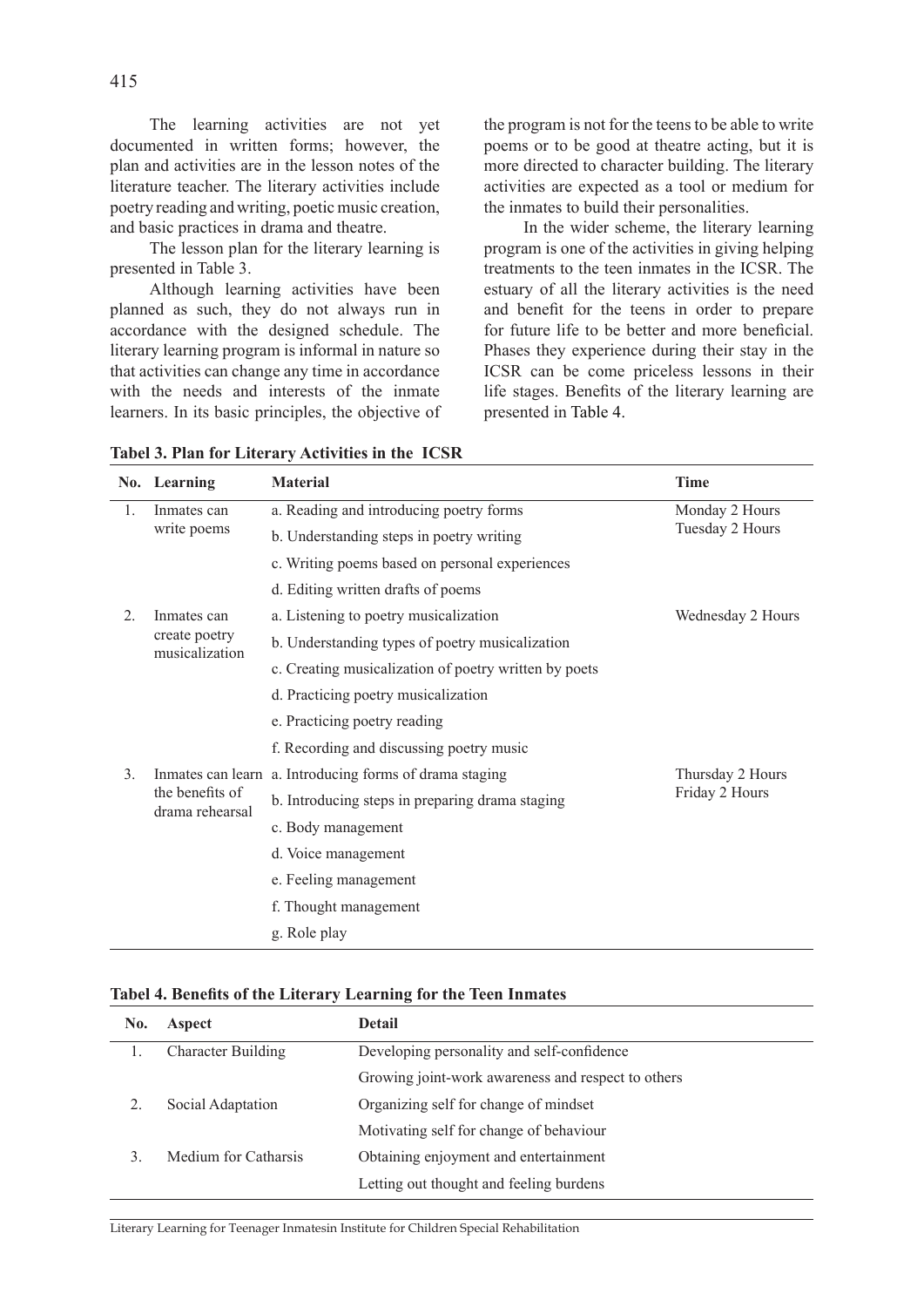# **Discussion**

# *Nurture of the Teen Inmates of ICSR*

Treatment of the nurture of the ICSR inmates is carried out in four phases; namely (a) initial, (b) advanced, (c) final, and (d) integration. These phases are described as follows.

*First*, in the initial phase, treatment commences from the day an inmate is sentenced for imprisonment up to the one third of the verdicted period. The process begins with administration and orientation; i.e. the entrance date, verdict documents, length of imprisonment, and end of imprisonment. The results are used for the making of the ensuing nurture programs.

*Second*, in the advanced phase, the nurture treatment is divided into two periods; namely the first advanced period and the second. The first advanced period begins from the end of the initial phase up to the half of the verdict length. The second advanced period begins from the end of the first up to the two-third of the verdict length.

*Third*, in the final phase, nurture treatment lasts from the end of the advanced phase to the end of the verdict length. The inmates are prepared physically and mentally to adapt to the environment of the family and society at large.

*Fourth*, the integration phase begins after inmates have finished their two-third of the verdict length and lasts for at least nine months. At this time, inmates can be given conditioned acquittal. They are already back in the midst of the family and society. When the conditioned acquittal is up, inmates must go back to the ICSR to process the documents for the acquittal (RoI, 1999).

These phases of rehabilitation reflect the process of moving towards maturity. In the practice, the treatment of the initial and advanced phases is done inside the rehabilitation centre while the final phase is done outside.

An emphasized principle in the rehabilitation processes is given to the presence and existence of the teenagers. Nurture processes are thus prioritizing the rights of the young adults. One effort that is always kept to be done is the finding of the roots of the problems and prevention of the emergence of teen delinquencies.

Children crimes usually begin from these juvenile delinquencies. In the development, mischievous bevahiours change qualities and become criminal actions. One of the influencing is the massive infringement of the social and technological media on these youngsters. Overuse of digital media has caused the teenagers to lose happiness and social interaction (Twenge, 2019).

The young adults experience changes from childhood to adulthood, at 12 to 21 years of age. This is marked physical, mental, social, and emotional maturity growths (Knol, Wienberg, Speekbrink, & Blakemore, 2015). In this period, children experience significant changes in almost all facets of their life. These changes include the biological functions, cognitive abilities, social relations, and peer relations (Bailen, Green, & Thompson, 2018).

It is these changes that also become one of the causing sources of delinquencies. The mischievous behaviours bring about detrimental consequences on self and others (Sabandar, 2017). Delinquencies range widely from behaviours that are not acceptable to the community to actions that are criminal. They can come up in the forms of crimes, persistent antisocial behaviours, or rebellions to parents or authorities. In the legal perspectives, these delinquencies tend to lead to law breaking by under-age children.

Treatment of the teen inmates in the ICSR must always consider the essential natures of the young adults as described in the foregoing discussion. Nurture activities must involve the participation of all parties; from parents, school teachers, community leaders, to peer. An important vision is the prevention that criminal actions by these young adults can be anticipated early.

### *The Literary Learning Activities in the ICSR*

In this study, the literary learning program conducted in the Class II B ICSR in Yogyakarta Province belongs to the category of informal education. Informal education is one which is done independently, consciously and responsibly, by way of the family and community education systems. It can be done in any place, with no specific requirements and no leveling, the program is not designed in a formal way, the material is based on the learners' needs, there is no grading and no exam, and the providing body is flexible in its facilitation of the learning program (RoI, 2003).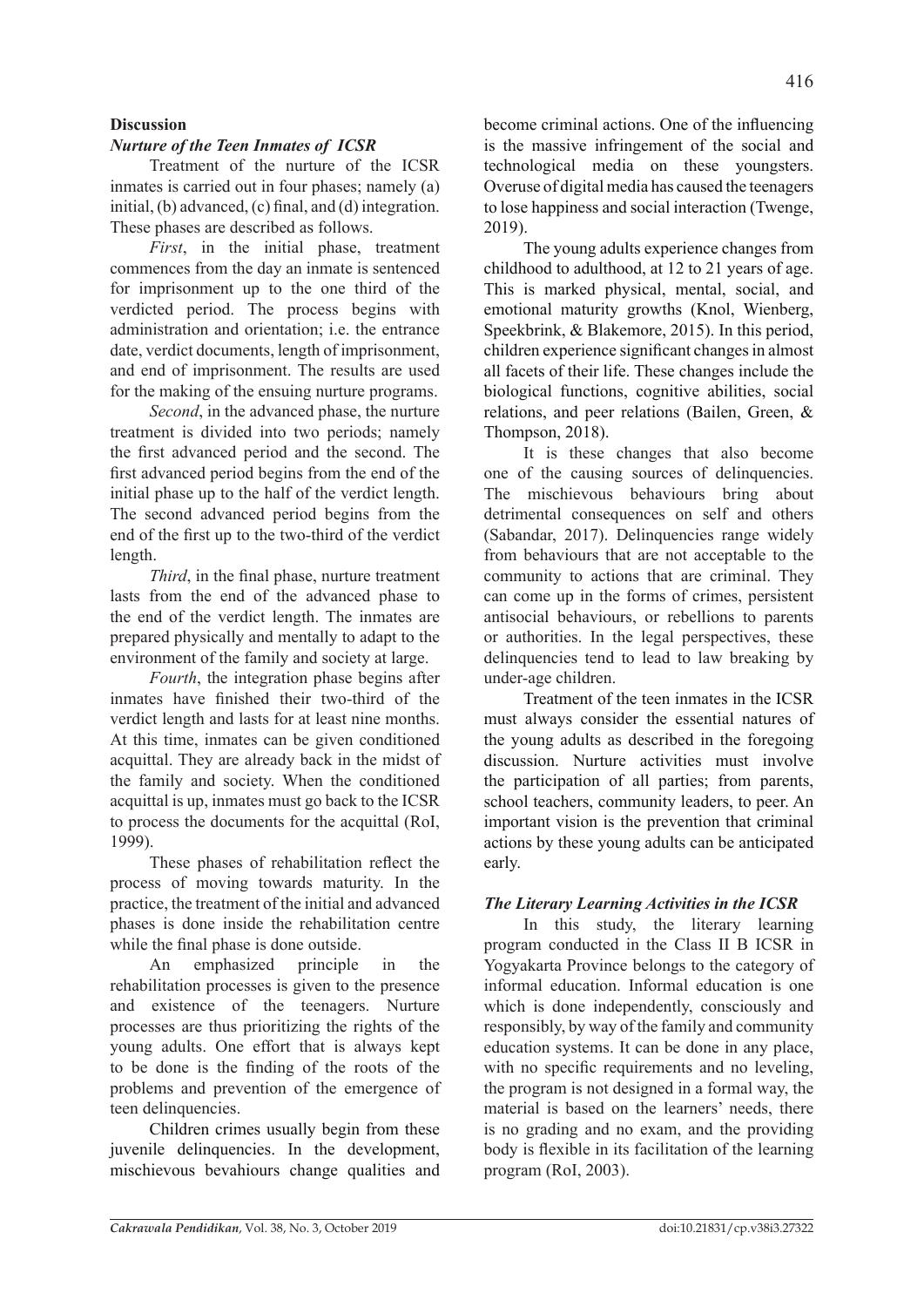The literary learning program emphasizes more on literary appreciation or experience. From this program, the teen inmates are expected to have enlightenment and, at the same time, development of their interests and talents. This is in line with the Horatian classic adagium that literature simultaneously has dulcet and utilitarian functions (Suwondo, 2017).

First, the activity was writing poems. Initially, the instructor was not able to give explanation as no specific method was used in the learning process, unlike those done in schools. However, after an explanation on the steps of the learning activity, it was identified that the method was similar to those of the literature workshop.

The workshop method is one that emphasizes creative literary activities guided directly by an artist or a poet. Activities are directed to be acquainted with, understand, and appreciate literary works. Literature workshop is intended to help learners develop their creativities, especially in poem writing by way of constructing and deconstructing (Abidin, 2005).

In the initial phase, participants were assigned to write a poem as far as they were able to (Syarifuddin, 2016). The poem was then discussed together with the poet and instructor. Poems that were lacking in quality and sentences that were not logical were revised. This process was done repeatedly until satisfaction was reached in accordance with the learners' ability levels of understanding. In the final phase, the instructor selected some poems that are considered well-constructed to be subjected to final discussion and, later, nominated to be included in an anthology. Examples of poetry are presented in the appendix.

**Second,** the activity was musicalization of poetry. No specific method was used in the learning sessions. In the initial phases, an audio medium, in the form of a documentary of a poetry musicalization show, was used to make the inmates familiar with the subject and have some thoughts about poetry musicalization. These poetry musicalization shows were the ones that had been performed by the instructor or poet.

In the ensuing activities, the instructor explained the meaning of poetry musicalization, kinds of poetry musicalization, aspects to be considered in the making of poetry musicalization, steps in the making of poetry musicalization, and the process in the staging of poetry musicalization. The activities were mostly discussions followed by questions and answers. Most participants were usually very enthusiastic with what they were doing.

The teen inmates were given three weeks to compose poetry music pieces from given poetry anthologies. In the end, two groups were formed to finalize their work. In the final phases, the instructor gave comments, feedbacks, and explanation of the creative processes that they had done (Indriati & *Haryadi*, 2014).

Poetry musicalization is highly advantageous for the development of the inmates' interests and talents. *First*, it can stimulate their interest in poetry as it is presented in music which most of them like. *Second*, it gives refreshment to them in that the learning activities are not monotonous. *Third*, it gives the learners opportunities to be directly acquitted with literary work. *Fourth*, it gives cognitive, affective, psychomotor, and emotive stimulation to the learners (Ari, 2008).

The choice of poems from the *Blues for Bonnie* anthology was surprising and interesting to find. One of the poems for musicalization was "Testimonies of the Year 1967" by WS Rendra. This choice for poetry musicalization epitomized the inmates' thoughts and characters.

When they were asked about the poem, "Testimonies of the Year 1967", the teen inmates were able to give answers in simple ways. They showed their understanding that the poem was about political events in Indonesia in that era. The making of the music for "Testimonies of Year 1967" was profoundly finished. This shows that the inmates were able to process information from poetry texts. As readers, they were capable of not only understanding new knowledge, but also processing information (Alderson, 2000).

**Third,** the activity was basic exercise in drama. The method used in the activity referred to the understanding of drama preparation of an artist (Stanislavsky, 2007). Elements of drama basic exercises given in the learning activities included (a) body movement, (b) vocal management, (c) emotion management, (d) thought management, and (e) role practices.

*First*, for body movement, participants were trained in strength, elasticity, and stamina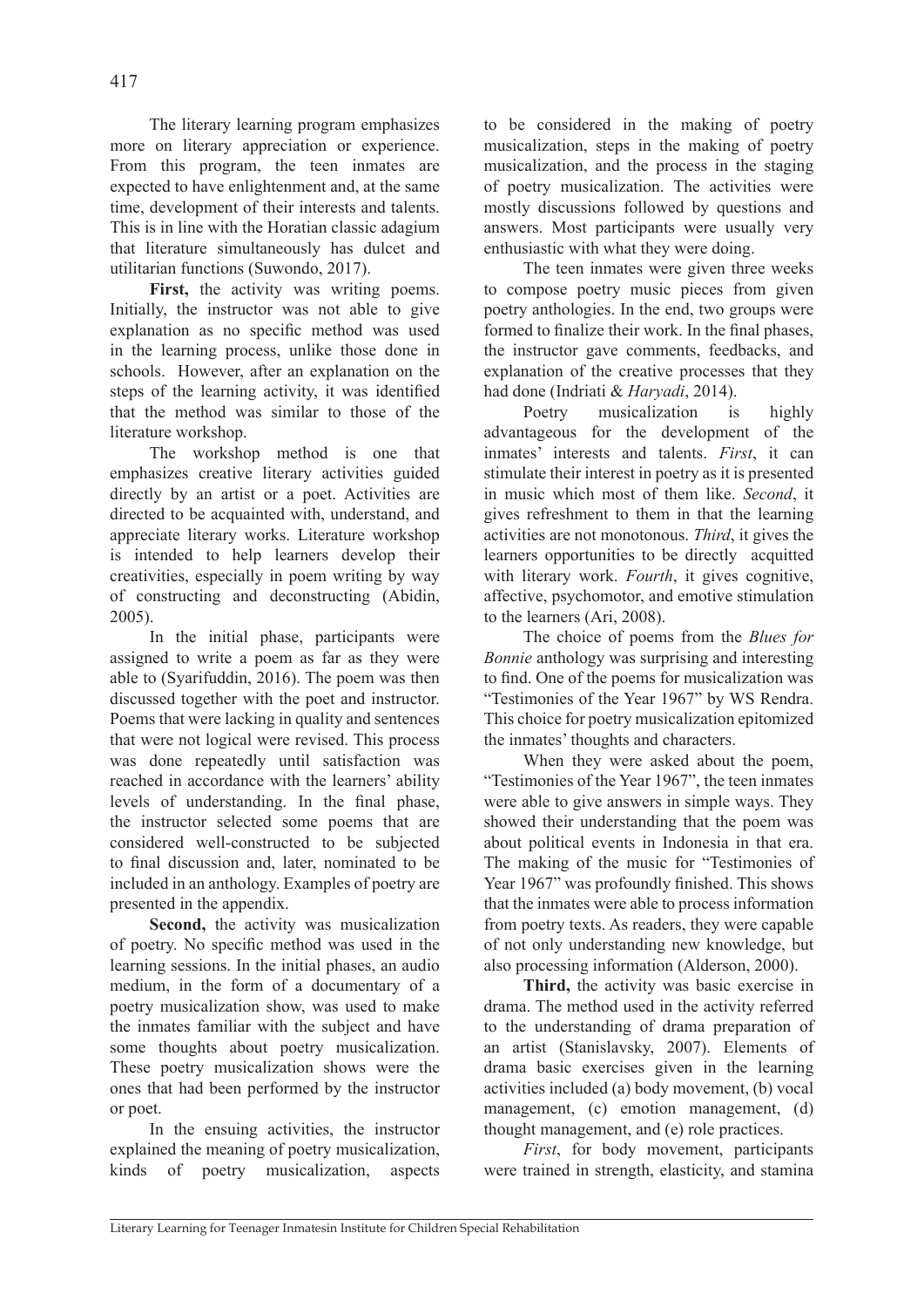of the body and coordination of movement for theatre staging. The body movement exercise included two aspects: mimics and gestures. Mimics were facial movements showing the condition, nature, and characterization of the character being played. For this, facial gymnastics were done to perform various emotional expressions. Participants were trained to express various emotions such as smiling, laughing, staring, gaping, winking, lip twisting, and getting startled or shocked.

Gestures were all other body movements than the face. Gestures were also used to show the condition, nature, and characterization of the character. Gesture training included warmingups (jog, push up, sit up), joint stretching, and movements of everyday life activities. Gesture exercises could be modified to suit the needs and conditions of the artists (Hamzah, 2000).

*Second*, for vocal management, exercises were directed to represent thoughts and feelings carried in within the dialogues among players on the stage (Tambayong, 2000). Voice and pronunciation had the functions of (a) transmitting words to the audience, (b) giving senses and emphases on certain words, (c) giving clues about the feelings and characters of the players (age, social status, occupation, etc.), and (d) expressing emotions emotion (anger, joy, despair, anxiety, and others).

Vocal management exercises consisted of two activities: breathing and pronunciation. Exercises in breathing included chest breathing, belly breathing, and diaphragm breathing. Chest breathing was done by inhaling air into the lungs indicated by the raising of the shoulders and protruding of the chest. Belly breathing was done by inhaling air into the stomach indicated by the expansion of the stomach. Diaphragm breathing was done by inhaling air into the diaphragm, the part between the chest and stomach. Meanwhile, pronunciation exercises included two aspects: pronunciation and stresses. Pronunciation of vocals, consonants, and combination among vocals and consonants should be clear and distinct. Stresses, tempo, and volume of the sounds must also be matched with the message being transmitted. Short and long and harsh and soft voices were also important elements of the expressions of the artists.

*Third*, for emotion management, participants were trained in the abilities to be sensitive and focused on the role character. An artist was expected to be able to focus on his or her character role, be sensitive on what happened around, and responsive towards other players. Emotion management could be done by meditation. In meditating, participants were asked to contemplate on self, parents, other people around, and things and problems they had been having so far. They were asked to try to get rid of negative things and seek positive things. Emotion management enabled participants to question their identities by increasing their selfawareness (Aras, 2015).

*Fourth*, for thought management, participants were trained to improve their abilities to act as the assigned roles, even if the roles were contradictive to what they were. For example, if an actor was cast as a mad person, he or she had to be able to show the behaviours and actions that mad persons did. This required the smartness of the person to be able to act as he or she was assigned to. Role playing needed the mastery of the psychology and understanding of the character. Thought management exercises included concentration practice, paying all feelings and thoughts on the role play. This was done by exercising all the five senses (Hamzah, 2000).

*Fifth*, for role practices, participants were trained to act on the bases of imitative actions. Various emulations were done by imitating physical movements such the walking of a dwarf. Psychological movements were represented by the aids of gestures and facial expressions such as uses of breath, voice, and gestures to simulate a weeping person (Waluyo, 2001).

# *Benefits of Literary Learning for Teen Inmates*

Literature can give an impact on one's ways of thinking about life, of acting whether good or bad, and of choosing which is right or wrong. Literature can also help readers to understand life, internalize living, and show directions. It is commonly accepted that literature has the potentials to make the readers live a more humanitarian life. With presumed advantages, the existence of literature is needed by the society, including teenagers who occupy children rehabilitation institutes.

**First**, literary learning functions to build characters. Literary works are art expressions that use language as the medium of communication.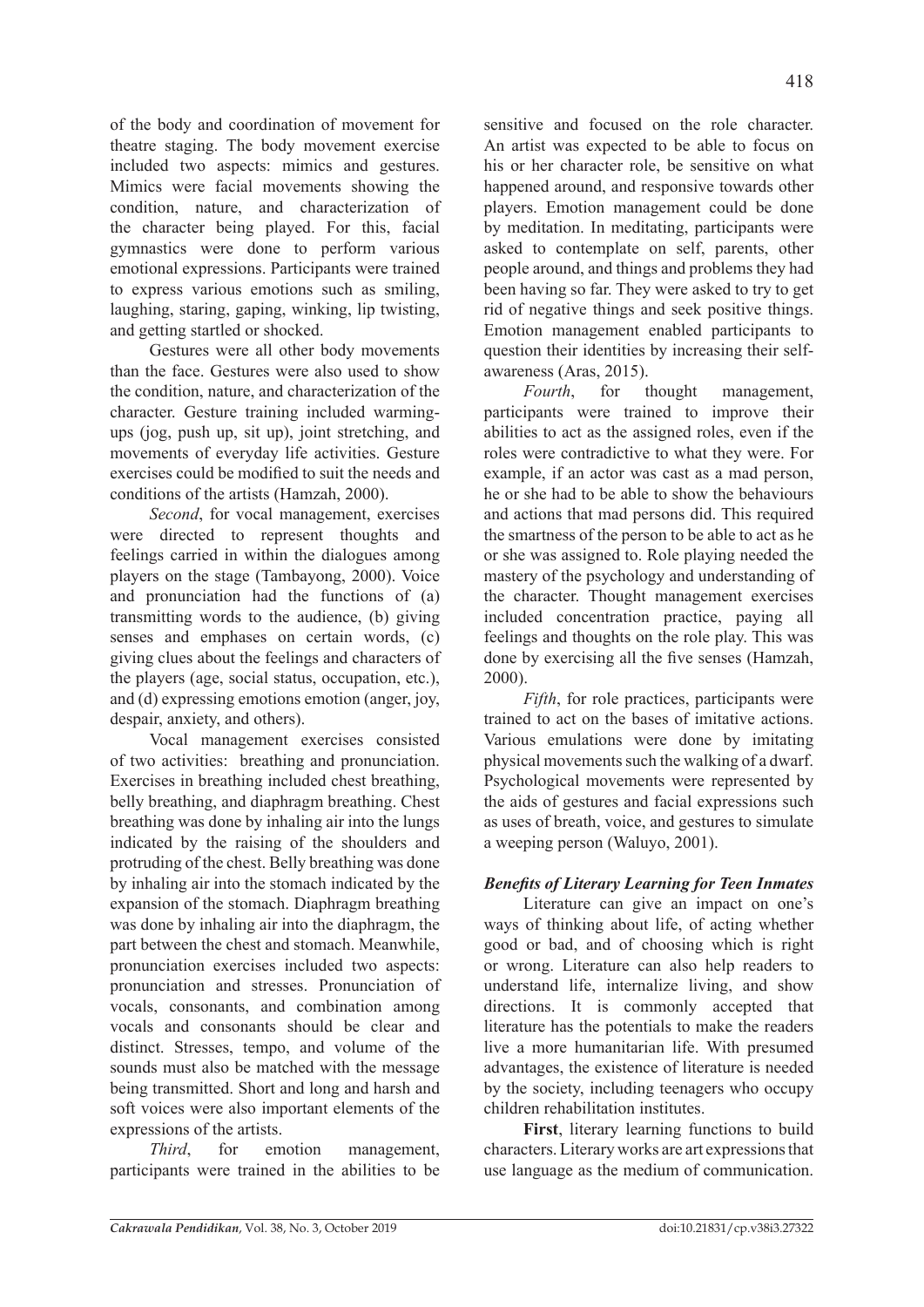Since literature is directly related to aspects of human life, literary works can be regarded as historical facts about human life with language as the medium of expression. As a part of historical facts about human life, literature is a manifestation of human thoughts. For these reasons, it is often stated that literary works play an important role in a nation character building (Almerico, 2014).

Literary learning can be aimed at softening one's manners, developing one's sensitivities towards life problems, as well as teaching one value norms, either individually or in a wider social context (Mar, 2018). In this case, learning of poetry writing, for example, can become a medium of character building for children inmates of rehabilitation centres (Wulandari, 2015). Poems written by these children inmates can be further studied to look at character forms that are reflected in them.

> "Just look at the poems they wrote, we can find many characters there that are reflected in their writing. Writing is a self-mirror; so there should be children's characters that are indirectly represented in their writing that we can see." (Quotation from interview with Instructor)

 Characters in a story, that are presented in various characterizations, may stimulate readers to contemplate which characters should be accepted and which rejected. In works of literature, characters are narrated just like real people with three dimensions: physiological, psychological, and sociological. From these three dimensions, readers can scrutinize and understand the characters and their characterizations (Manuaba, 2009).

Character-building processes through literature are sought to be more natural and and continuous. Values that are contained in literary works can be used as effective materials or instances in character building. Readers experience for themselves these character values in their interaction with the texts in an enjoyable environment. These processes help memory and awareness strongly attached in their inside. Values and meanings that are considered to be good and beneficial become the "ownership" of the readers (Mar, Oatley, & Peterson, 2009).

Interaction between readers and the literary work is a process of awareness building and value internalization that is "quiet" and "solitary". Readers are given the opportunities to interact, have enjoyment, and argue with themselves in the process of understanding and giving values to literary works. The ultimate route is for the readers to formulate responses whether to "accept" or "reject" the values in the literary works (Mar, Oatley, Djikic, & Mullin, 2011).

In his study about King Midas in the movie film *Avengers: The Infinity War*, Muzaki (2018) describes how moral values are more valuable than authority power. King Midas' might and power turn out to give him confusion as he is being abandoned by his community. It is, therefore, true that a person who holds high position in a community must highly hold up humanitarian values. Such condition is the one that children inmates carry along when they rehabilitated and return to live with the society.

**Second**, literature functions as a medium for social adaptation. Literature has a part in the processes of social change. Emmanuel (2014) states that literature plays a role in creating better thoughts. In line with this, Sarwono, Rahayu, & Purwadi (2017) state that literature, including oral literary forms, represents knowledge of cultures and practice of social interactions in a community.

In a wider perspective, there is correlation one's between reading skills and one's understanding of social interactions (Kozak & Recchia, 2019). It is, therefore, true that choice of reading materials must be given a special attention in order to give benefits to the readers, especially in relation to developing social knowledge and understanding. In the context of children rehabilitation inmates, activities of reading and literary appreciation can be used as a way to develop sympathy and empathy in the children inmates so that they will be able to adapt to their social environments.

Literature can also function to help change thought and behaviour patterns and social structures of the community (Sumara, Humaedi, & Santoso, 2017). Art and literature can carry out their adaptive functions; namely organizing, motivating, and behavior changing (Carroll, 2006).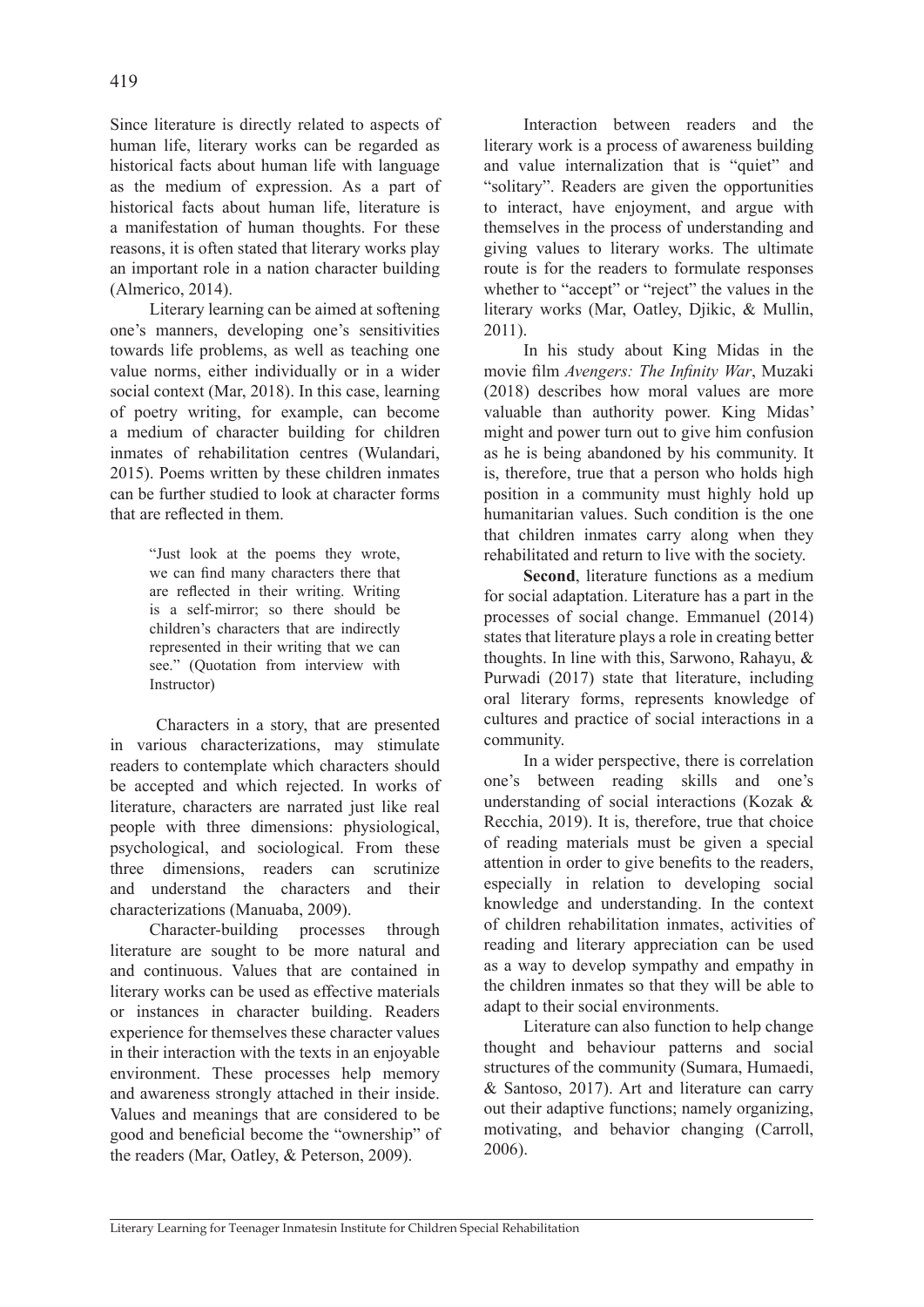In this context, literature has the potentials to influence children inmates to move towards better behaviours. For instance, during the emotional management exercises, many teen inmates weep. It seems that what the instructor narrates to them using poetic language is able to move and soften their heart. In the emotion management sessions, participants are carried away by feelings that have long been buried in their inside. They are led to enter to the imaginative world.

The essence of drama is human conflict (Pratiwi & Siswiyanti, 2014). It is by this reason that the activities of appreciating and understanding drama resemble attempts to approach, recognize, understand, appreciate, and critique various human characters in various dimensions (Dewojati, 2010). Drama practice is able to give effective satisfaction to trainees, most specifically rehabilitation inmates. The children inmates are able to use spoken language, develop personalities, learn to work in cooperation with others, and find truth (Sumaryadi, 2006). In addition, they are also able to develop their abilities in presenting thoughts and expressing feelings.

> "Rehearsals of drama or theatre are not solely for staging purposes, but also for rehabilitation purposes of inmates. Those children need to be guided and diagnosed for therapy; drama basic exercises will be able to help: therapy which does not like one. The children then are guided to experience emotion management and feel their own body, arms, legs, eyes; all their body parts. This is because the drama program is not just staging. It is also directed to build their characters to the point they can be induced with positive sentences" (Quotation from interview with Instructor)

In the world of the theatre, emotion management is used to deepen understanding on the characterization of the characters of the play. In other words, emotion management is used as a medium to exercise mental sensitivity. Inmates who do not admit themistakes will stay hardheaded to deny their criminal actions. By way of emotion management, children are reminded of many things they are impacted to, the crimes they have committed, their wrongs to their parents, and so on. Participants who have gone with the realm of emotion management and have developed their imaginations will have a space in their thought for indoctrination. It is at this phase that positive motivations are induced and advices and new thought patterns are formed (Zickfeld, Schubert, & Seibt, 2019).

**Third**, literary activities function as a medium for catharsis. Catharsis can be given a meaning of mental cleanser. Aristotle states that one function of literature is a cathartic medium or mental cleanser for the poet (Solbakk, 2006). For readers, after they read, the will feel that their thoughts and feelings are open since they have obtained experience and entertainment.

For the children inmates, it is expected that writing will have a positive impact on their psychological development. After having produced a literary work in the form of a poem, they will experience mental cleansing and feel free and open for, at least, they have let out the burdens in their feelings and thoughts. The children inmates have been given the freedom to express their mental and thought conditions they are experiencing. The resulting poems are expressions that emanate from their life contexts (Khattak, Mehnaz, & Khattak, 2011).

> "Sister, I can't write a poem (weeping). I'm not worth of it. It's hard for me to open it. I can't write. I feel ashamed, sister. I've wronged my Mom and Dad." (Quotation from interview with an inmate)

The instructor asked the inmate to write down all that have bothered his mind. She emphasized that he did not have to worry about the rules of poetry writing. She just told him to write everything he wanted to say to his parents. She persuaded him to believe that, by writing, he would feel relieved. She persuaded him to write down whatever he had wanted to say, which he had not had the chance to do it.

> "No need to bother about how to write poetry; just write down what you want to say, that you won't tell us. After you write, you then tell us all about it; we'll look together, shall we?" (Quotation from interview with Instructor)

The inmate, who initially kept silent,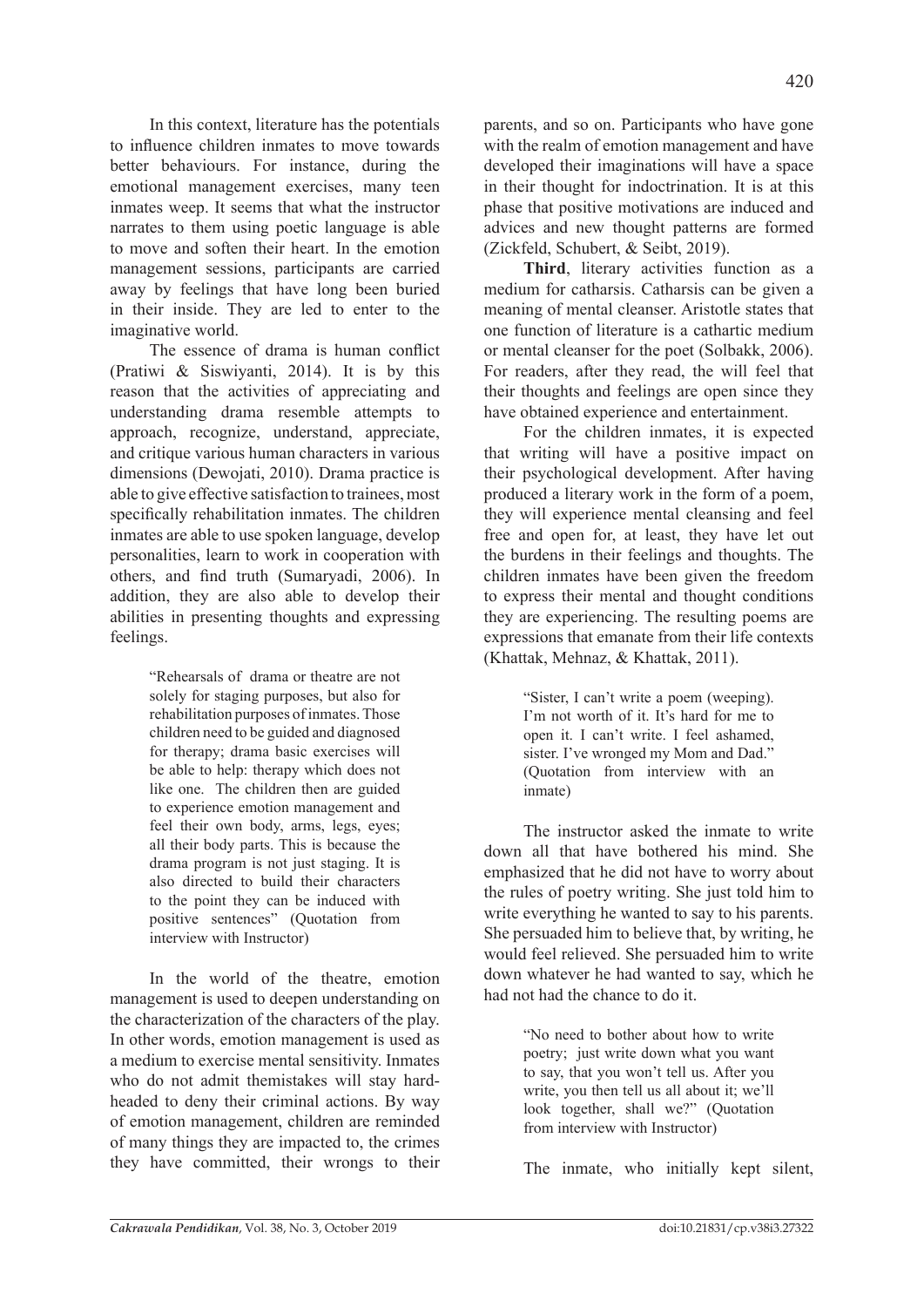became gradually open himself, both to the instructor and to his friends. When writing the poem, he wept, his hands shaking; he did not have the strength to express his sadness to himself for having made his parents disappointed. When the instructor asked him how he felt after writing, he replied that he felt relieved.

> "Here's my poem; it's okay, all right? That's what I usually can do. I feel relieved after writing this. I feel guilty to my parents, 'specially Mom (weeping). I've made her feel ashamed. She must be so. I miss her. When I'm out, I'll change, I'll made Mom happy." (Quotation from interview with inmate)

The literary learning processes can be used expressively by way of writing poems, musicalizing poems, and rehearsing drama. It is interesting to note that children inmates have different stories and backgrounds that influence their attitudes and behaviours.

Literary activities can become one of the psychological therapeutic methods for children rehabilitation inmates. In the environment where children inmates find it hard to express their thoughts and feelings to the instructor or management, the literary activities can become an alternative solution. As has been pronounced by Mar & Otley (2008), literature can facilitate one in understanding those who are different.

In essence, literary work is a result of individual expressions of the artist. It can be underlined that literary work can show the feelings and thoughts of the poet. Literary work can build up motivation to express self and reveal mental disturbances (Irene, 2015).

# **CONCLUSION**

Based on the results and discussion of the study, conclusion can be drawn as follows. *First*, children who have problems with the law must be given services, guidance, education, protection, and fulfillment of their rights. This has the purpose of helping these children to prepare for a better and dignified life. One important aspect is for related parties to find the roots of the problems and prevent juvenile delinquency to occur. Nurturance efforts should be more prioritized than imprisonment or punishment. The nurturance phases in the treatment of children inmates in the ICSR are orientation, personality development, advanced treatment, and integration. The first three phases are carried out in the rehabilitation institute while the last is done outside.

*Second*, the literary learning program conducted in the Class II B of ICSR of Yogyakarta Province is informal in nature. The learning is directed more to the activities of literary experience rather than literary knowledge. Instructional materials and schedules are designed and implemented in flexible ways to match with the conditions of the inmates. The materials included poetry writing, musicalization of poetry, and basic exercises in drama staging. The workshop approach is used for the learning activities since it is regarded as the most suitable.

*Third*, for the children inmates, the literary activities can become media for character building, social adaptation, and cathartic processes. Literary activities can develop personalities, self-confidence, and awareness to cooperate with and respect others. In terms of basic drama exercises, literary activities can help participants to organize and motivate self to make changes in thought and behaviour patterns. The children inmates with their burdens in feelings, thoughts, and other mental enrages are able to express them by way of the literary activities. It is through these processes that they feel their emotive, cognitive, and psychological conditions are clean and clear in order to society members who are better and more dignified.

# **ACKNOWLEDGEMENTS**

Deep gratitude is devoted to the Management of the Class II B ICSR of Yogyakarta Province and Mr. Sigit Purnomo, Instructor of the literary learning program. Affectionate thankfulness is specially reserved for the great and talented teenagers who, at the present time, are undergoing rehabilitation processes at the ICSR.

# **REFERENCES**

- Abidin, Y. (2005). *Pembelajaran bahasa berbasis pendidikan karakter*. Bandung, Indonesia: Refika Aditama.
- Alderson, J. C. (2000). *Assesing reading*. New York, NY: Cambridge University Press.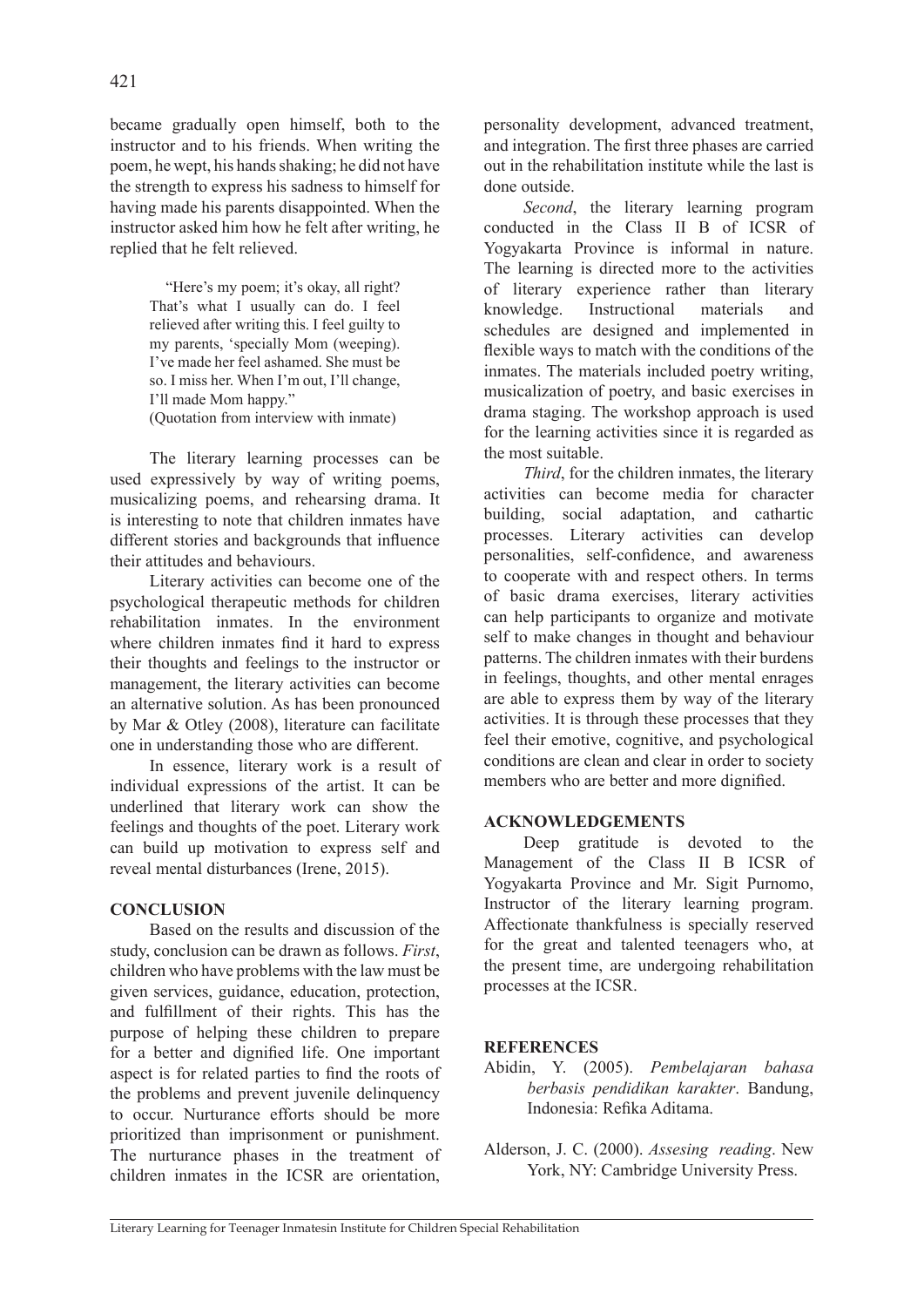- Almerico, G. M. (2014). Building character through literacy with children's literature. *Research in Higher Educational Journal*, *26*(3), 1-10.
- Ari, KPIN. (2008). *Musikalisasi puisi tuntunan dan pembelajaran*. Yogyakarta, Indonesia: Hikayat Publishing.
- Aras, G. (2015). Personality and individual differences: literature in psychologypsychology in literature. *Procedia Social and Behavioral Scinence*, *185*(2015), 250- 257. doi:10.1016/j.sbspro.2015.03.452.
- Bailen, N. H., Green, L. M., & Thompson, R. J. (2018). Understanding emotion in adolescents: A review of emotional frequency, intensity, instability, and clarity. *Emotion Review*, *11*(1), 63-73. doi:10.1177/1754073918768878.
- Blakemore, S. J. (2018). Avoiding social risk in adolescence. *Perspective on Psychological Science*, *27*(2), 116-122. doi:10.1177/0963721417738144.
- Cahyaningtyas, I. (2015). Pembinaan anak pidana di lembaga pembinaan anak khusus anak dalam perspektif restorative justice. *Jurnal Notarius*, *8*(2), 342-353. doi:10.14710/nts.v8i2.10355.
- Carroll, J. (2006). The human revolution and the adaptive function of literature. *Philosophy and Literature*, *30*(1), 33-49. doi:10.1353/ phl.2006.0005.
- Dewojati, C. (2010). *Drama, sejarah, teori, dan penerapannya*. Yogyakarta, Indonesia: Gadjah Mada University Press.
- Eleanora, F. N., & Masri, E. (2018). Pembinaan khusus anak menurut sistem peradilan anak. *Jurnal Kajian Ilmiah*, *18*(3), 215- 230.
- Ellis, D. (Ed.). (2002). *Developing chararter through literature: A Teachers resoaurces book*. Bloomington: Indiana University Press.
- Emir, B. C.. (2016)*.* Literature and psychology in the context of the interaction of social sciences. *Journal of Humanities and Social Sciences*, *19*(4), 49-55.
- Emmanuel, A. T. (2014). Literature an instrument of change in schools and the society*. International Journal of Education* (IJE), *2*(3), 9-16.
- Gunarsa, S. D. (2003). *Psikologi remaja*. Jakarta, Indonesia: Gunung Mulia.
- Hamzah, A. (2000). *Pengantar bermain drama*. Bandung, Indonesia: CV Rosda Karya.
- *Indriati, D. A. & Haryadi, H*. (2014). Peningkatan apresiasi puisi dalam pembelajaran puisi dengan media musik pada siswa kelas XII SMA Negeri 11 Yogyakarta. *LingTera, 1*(2), 156-167. doi:10.21831/lt.v1i2.2593.
- Irene, K. V. (2015). The use of literature in the language classroom: methods and aims. *International Journal of Information and Education Technology, 5*(1), 74-79. doi:10.7763/IJIET.2015.V5.479.
- Kesuma, S. (2018, February 7). Anak berhadapan dengan hukum. *Negara Hukum*. Retrieved from http://www.negarahukum.com.
- Khattak, M. I., Mehnaz, M., & Khattak, M. A. (2012). The role of stylistics in interpreting literature*. City University Research Journal,* 2(1), 97-102.
- Knol, L. J., Wienberg, L. M., Speekenbrink, M., & Blakemore, S. J. (2015). Social influence on risk perception during adolescence. *Psychological Science*, *26*(5), 583-592. doi:10.1177/0956797615569578.
- Kozak, S. & Rechia, H. (2019). Reading and the development of social understanding: Implications for the literacy classroom. *Reading Teacher*, *72*(5), 569-577. doi:10.1002/trtr.1760.
- Manuaba, M. (2009). *Persepsi pengarang tentang masyarakat: kajian tentang*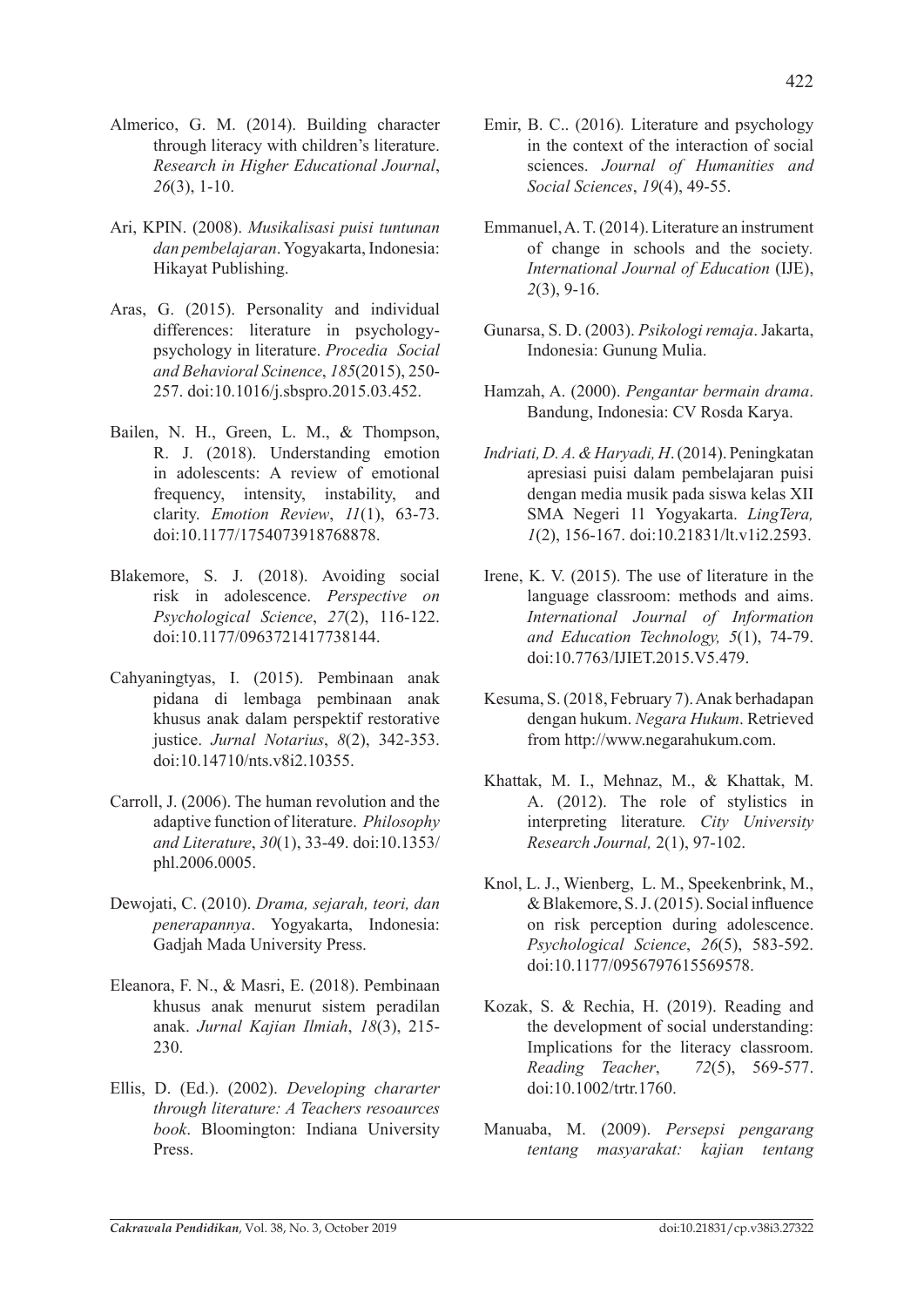*cerpen-cerpen karya pengarang Bali dalam perspektif sosio fenomenologis Bergerian*. Yogyakarta, Indonesia: Logung Pustaka.

- Mar, R. A. & Oatley, K. (2008). The function of fiction is the abstraction and simulation of social experience*. Perspective on Psychological Science*, *3*(3), 173-192. doi:10.1111/j.1745-6924.2008.00073.x.
- Mar, R. A., Oatley, K., & Peterson, J. B. (2009). Exploring the link between reading fiction and emphaty: Ruling out individual differences and examining outcomes. *Communication*, *34*(1), 407-428. doi:10.1515/COMM.2009.025.
- Mar, R. A., Oatley, K., Djikic, M., & Mullin, J. (2011). Emotion and narrative fiction: Interactive influence before, during, and after reading. *Cognitioan & Emotion*, *25*(5), 818-833. doi:10.1080/02699931.2 010.515151.
- Mar. R. A. (2018). Stoires and the promotion of social cognition. *Current Directions in Psychological Science*, *27*(4), 257-262. doi:10.1177/0963721417749654.
- Muawanah, L. B., Suroso, S., & Pratikto, H. (2012). Kematangan emosi, konsep diri, dan kenakalan remaja. *Persona: Jurnal Psikologi Indonesia*, *1*(1), 6-14.
- Muzaki, F. I. (2018). Prosocial behavior character of Thanos in the film Avengers of Infinity Wars. *Litera, Jurnal Penelitian Bahasa, Sastra, dan Pengajarannya*, *17*(3), 336- 348. doi:10.21831/ltr.v17i3.20186.
- Nurgiyantoro, B. & Efendi, A. (2013). Prioritas penentuan nilai pendidikan karakter dalam pembelajaran sastra remaja. *Jurnal Cakrawala Pendidikan, 32*(3), 382-393. doi:10.21831/cp.v3i3.1626.
- Pratiwi, Y. & Siswiyanti, F. (2014). *Teori drama dan pembelajarannya*. Yogyakarta, Indonesia: Ombak (anggota IKAPI).
- RoI, Law 1995 No. 12, Correctional Institution.
- RoI, Government Regulations 1999 No. 31, Founding and Guidance of Prisoners.
- RoI, Law 2003 No. 20, National Education System.
- Sabandar, S. (2017, March 16). Daftar panjang aksi kekerasan klitih di Yogyakarta. *Liputan 6*. Retrieved from https://www. liputan6.com.
- Sarwono, S., Rahayu, N., & Purwadi, A. J. (2017). Rekontekstualisasi praktik sosial Merejung dalam naskah Ulu pada kelompok etnik Serawai Bengkulu. *Litera Jurnal Penelitian Bahasa, Sastra, dan Pengajarannya*. *16*(2), 295-308. doi:10.21831/ltr.v16i2.15607.
- Solbakk, J. H. (2006). Chatarsis and moral therapy II: An Aristotelian account. *Medicine, Health Care, and Philosophy, 9*(2), 141-153. doi:10.1007/s11019-005- 8319-1.
- Stanislavsky, K. (2007). *An actor preapers*. (Trans. by A. Sani). Jakarta, Indonesia: PT. Bastela Indah Prinindo.
- Sumara, D., Humaedi, S., & Santoso, M. B. (2017). Kenakalan remaja dan penanganannya. *Jurnal Penelitian dan Pengabdian pada Masyarakat*, *4*(2), 129- 139. doi:10.24198/jppm.v4i2.14393.
- Sumaryadi, S. (2006)*.* Pelaksanaan pembelajaran seni drama sejak usia dini. *Jurnal Imaji*, *4*(1), 61-73. doi:10.21831/imaji. v4i1.6702.
- Suwondo, T. (2017). Sastra dan pendidikan*. Majalah Candra (Disdikpora DIY)*, *47*(3), 7-8. doi:10.5281/zenodo.1303374.
- Syarifuddin, S. (2016). Mengajarkan membaca dan menulis puisi di sekolah dasar. *Jurnal Ilmiah Guru Caraka Olah Pikir Edukatif (COPE)*, 20(1), 31-40.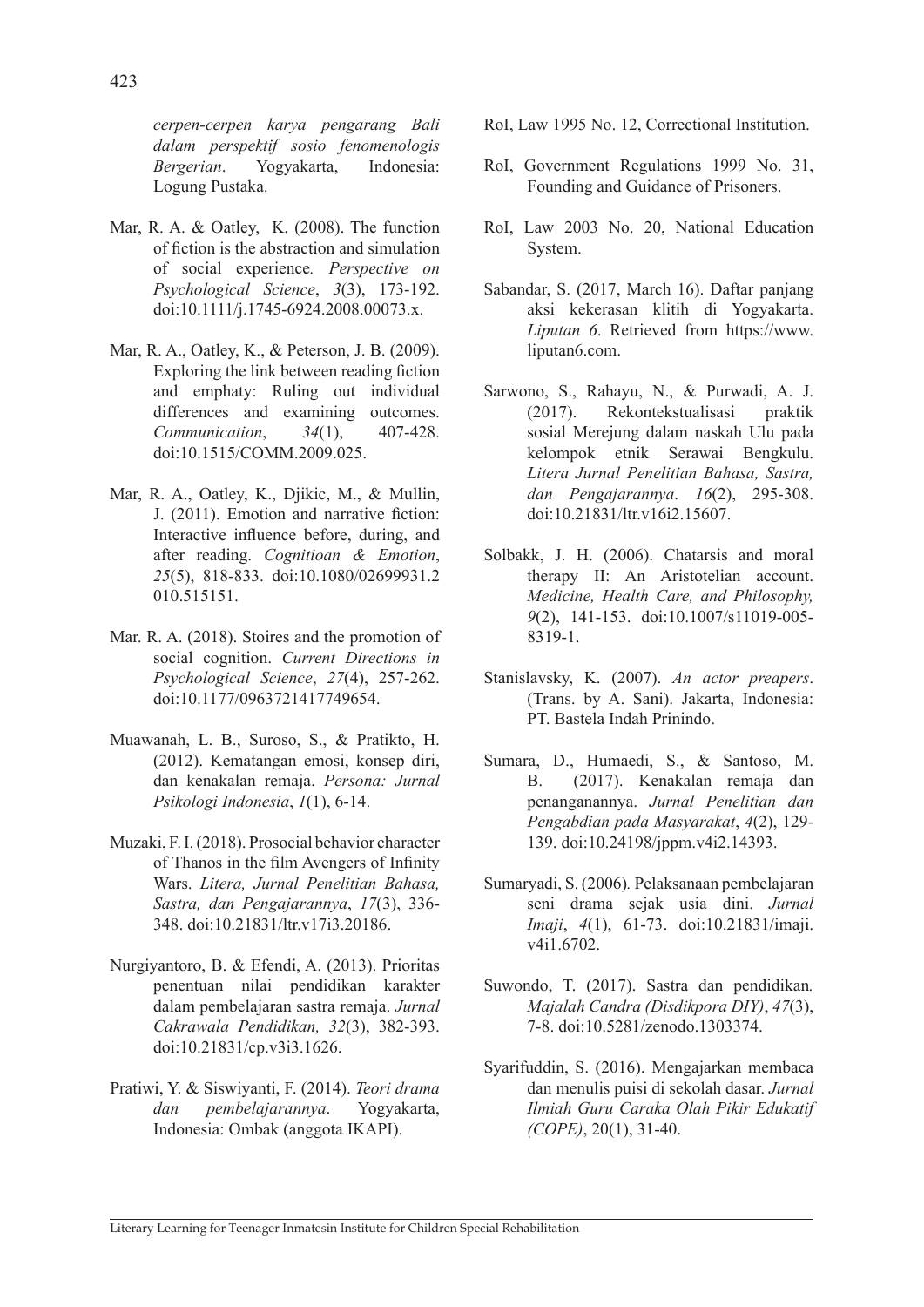- Tambayong, J. (2000). *Dramaturgi*. Bandung, Indonesia: Pustaka Prima.
- Twenge, J. H. (2919). More time on technology, less happiness? Associations between digital-media use and psychological well-being. *Current Directions in Psychological Science*, *28*(4), 372-379. doi:10.1177/0963721419838244.
- Unayah, N. & Sabarisman, M. (2015). Fenomena kenakalan remaja dan kriminalitas. *Sosia Informa*, *1*(2), 122-140. doi:10.33007/inf. v1i2.142.
- Waluyo, H. J. (2001). *Drama teori dan pengajarannya*. Yogyakata, Indonesia: Hanidita Graha Widya.
- Weber, H. A. (2012). Literature as a social tool: Education and cohesion or class domination? *Inquries Journal Social Sciences, Arts, & Humanities*, *4*(1), 1-6.
- Wulandari, R. A. (2015). Sastra dalam pembentukan karakter siswa. *Jurnal Edukasi Kultura*, *2*(2), 63-73. doi:10.24114/kultura.v1i2.5181.
- Young, S., Greer, B., & Church, R. (2017). Juvenile delinquency, welfare, justice, and therapeutic interventions: a global perspective. *BJPsych Bulletin*, *41*(2), 21- 29. doi:10.1192/pb.bp.115.052274.
- Yusuf, Y., Mufarida, B., Purnama, R. R., & Rochim, A. (2019, March 14). Tindak kriminalitas anak sangat memprihatinkan. *Koran Sindo*. Retrieved from https:// nasional.sindonews.com.
- Zickfeld, J. H., Schubert, T. W., & Seibt, B. (2019). Moving through the literature: What is the emotion often denoted being moved? *Emotion Reviewe*, *11*(2), 123- 139. doi:10.1177/1754073918820126.

### **Appendix: Examples of Poetry Written by Teenager Inmates**

### **Malam**

Karya DDW

Matahari melangsungkan kepulangannya Dan berganti tugas dengan bulan Mereka terangi belahan dunia Yang menghidupi belantara manusia

Angin berhembus pelan Menunjuk bagian ingatan dan kenangan Di mana aku hanya bisa menatap diam Pada langit yang begitu kelam

Itulah senja menuju malam Waktu di mana aku pulang Dan harus merindukan

### **Sesal**

oleh NAS

Bosan aku menunggu Hari-hari terasa lama berlalu Hari demi hari kuhitung Menanti hari kebebasanku

Jenuh terasa di hati Rindu orang-orang yang kukasihi Doa kupanjatkan setiap hari Agar cepat semua ini kulalui

Sesal di dalam hati Tiada henti kuratapi Mengingat kejadian yang tak terlupakan Sudah terjadi, mau diapakan

Syukur semua ini terjadi Merubah hidup menjadi lebih berarti Sungguh perjalanan yang bermakna Membentuk diri untuk bekal masa depan